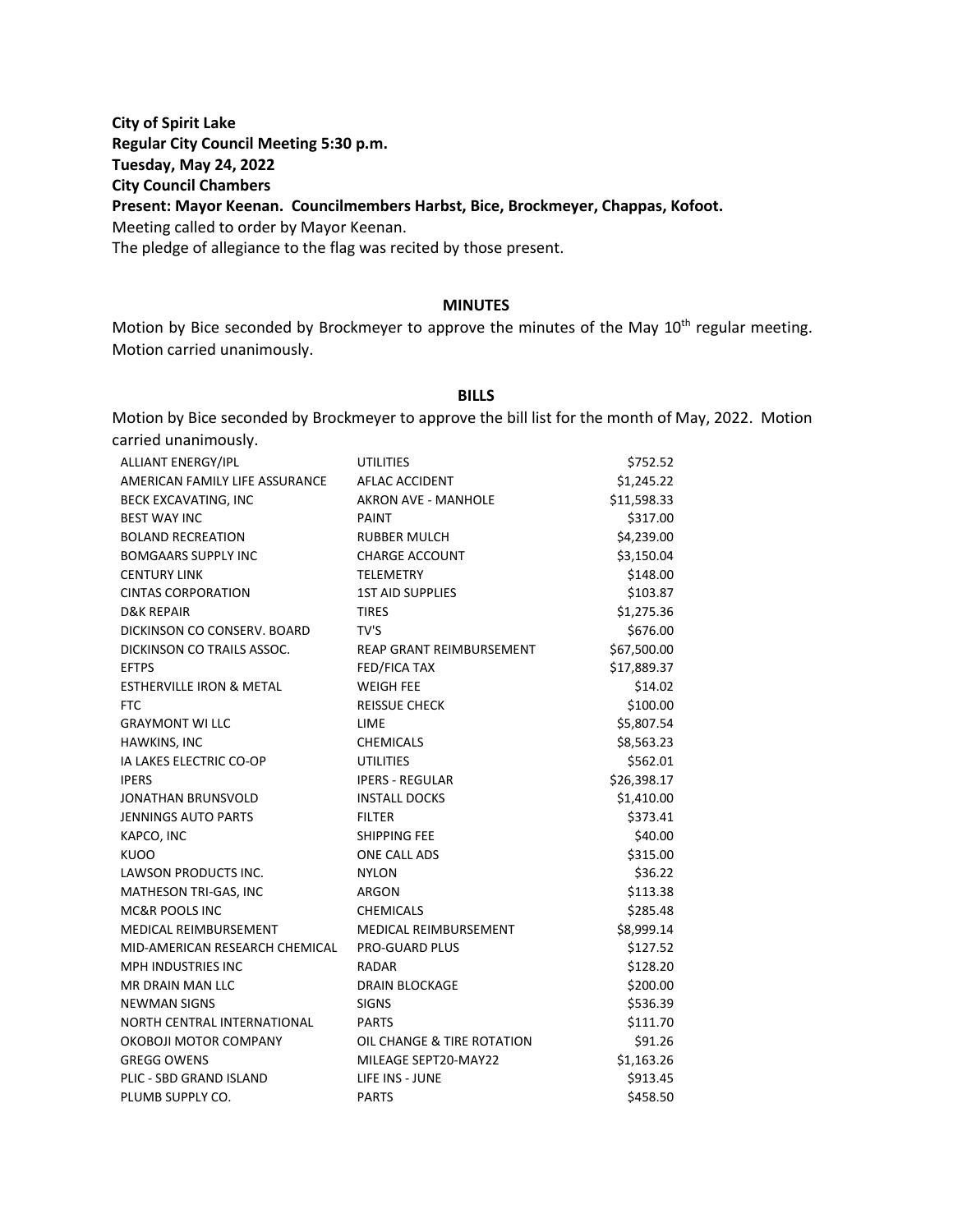| <b>QUADIENT LEASING USA INC</b> | POSTAGE METER 6/12-9/11   | \$492.30     |
|---------------------------------|---------------------------|--------------|
| REGIONAL TRANSIT AUTHORITY      | 4TH QRT FY22 SUPPORT      | \$3,750.00   |
| SANITATION PRODUCTS             | <b>DUMPSTERS</b>          | \$9,150.00   |
| SECURE BENEFITS SYSTEMS         | <b>CHILD CARE</b>         | \$806.64     |
| STATE HYGIENIC LAB              | <b>TESTING</b>            | \$195.50     |
| STATE INDUSTRIAL PRODUCTS       | <b>CHEMICAL</b>           | \$290.61     |
| STATE OF IOWA - PR TAXES        | <b>STATE TAXES</b>        | \$6,627.00   |
| TC HAULING LLC                  | APPLIANCE DISPOSAL        | \$1,850.00   |
| TREASURER STATE OF IOWA         | SALES TAX 5/1-5/15        | \$257.05     |
| <b>VERIZON WIRELESS</b>         | <b>CELL PHONES</b>        | \$956.31     |
| VOYA INSTITUTIONAL TRUST CO     | VOYA DEF COMP             | \$1,270.00   |
| DARWIN WACKERBARTH              | <b>CLOTHING ALLOWANCE</b> | \$103.00     |
| WASTE MANAGEMENT OF WI-MN       | LANDFILL FEES 4/16-4/30   | \$19,363.60  |
| WELLMARK                        | <b>BCBS HEALTH</b>        | \$41,745.36  |
| WESSELS OIL CO INC              | <b>DUST CONTROL</b>       | \$281.25     |
| <b>PAYROLL</b>                  | <b>PAYROLL</b>            | \$59,599.40  |
| <b>TOTAL</b>                    |                           | \$312,380.61 |

## **LIQUOR LICENSES**

Motion by Bice seconded by Brockmeyer to approve a Class E Liquor License, Class B Wine Permit, Class C Beer Permit with Sunday Sales for Casey's General Store #2487 and ownership changes for Casey's General Store #2487 and V.F.W. Service Club. Motion carried unanimously.

# **REZONING CERTAIN PROPERTIES LOCATED WITHIN THE CORPORATE LIMITS OF SPIRIT LAKE, IOWA PUBLIC HEARING**

The Mayor announced this is the time and place to consider the rezoning of certain properties located within the corporate limits of Spirit Lake and opened the public hearing. City Administrator Owens read a letter from Josh Kruger with Eagle Design Build stating support for the development. Randy Walters with Epcon gave a brief presentation. At this time, the Mayor closed the public hearing. (All that part of Parcel 'T' of the North Half of Section 17, Township 99 North, Range 36 West of the 5th P.M., Dickinson County, Iowa, same as appears in Plat of Survey recorded as Instrument No. 22-01236, Office of the Recorder, Dickinson County, Iowa, EXCEPT for that part of said Parcel 'T' previously described in the City of Spirit Lake Ordinance No. 10-08.)

#### **ORDINANCE NO. 9-2022**

## **AN ORDINANCE OF THE CITY OF SPIRIT LAKE, IOWA, REZONING CERTAIN PROPERTIES LOCATED WITHIN THE CORPORATE LIMITS OF SPIRIT LAKE, DICKINSON COUNTY, IOWA FIRST CONSIDERATION**

Motion by Chappas seconded by Harbst to approve the first consideration of Ordinance No. 9-2022. Aye: Harbst, Bice, Brockmeyer, Chappas, Kofoot. Motion carried unanimously.

Motion by Chappas seconded by Harbst to rescind the prior motion. Aye: Harbst, Bice, Brockmeyer, Chappas, Kofoot. Motion carried unanimously.

#### **FIRST AND SECOND CONSIDERATION**

Motion by Bice seconded by Brockmeyer to waive the first and second consideration of Ordinance No. 9- 2022. Aye: Harbst, Bice, Brockmeyer, Chappas, Kofoot. Motion carried.